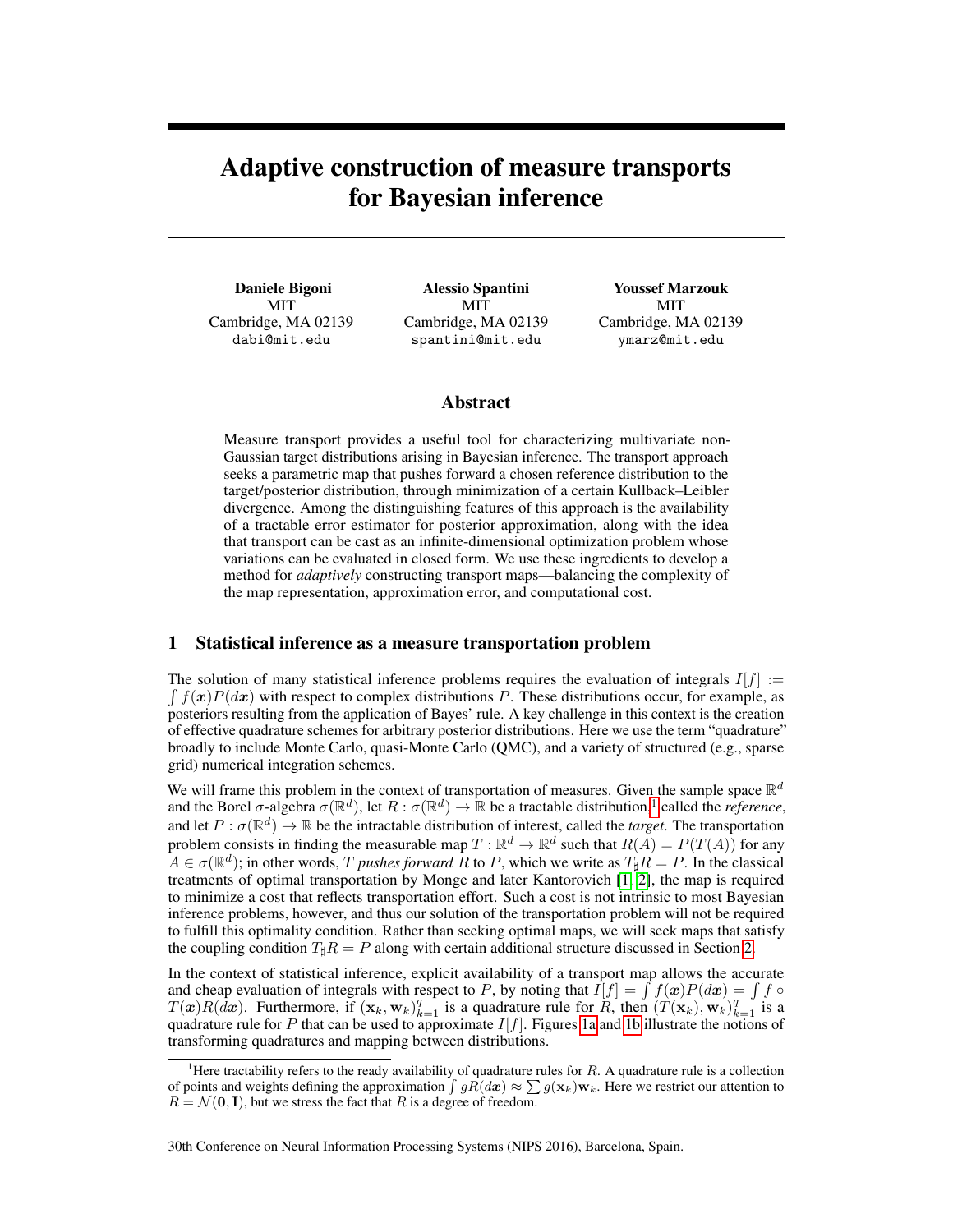<span id="page-1-1"></span>

(a) Monte Carlo sampling (b) Sparse grid quadrature (c) Density transformation

Figure 1: Using measure transport to characterize intractable distributions. Figures (a) and (b) show the mapping of Monte Carlo points and a sparse grid rule, respectively, from a standard Gaussian distribution to a complex target. Figure (c) shows the associated density transformations: pushing forward the reference [\(3\)](#page-1-2) and pulling back the target [\(4\)](#page-1-3).

#### <span id="page-1-0"></span>2 Construction of transport maps

In order to make the identification of a transport  $T$  computationally tractable, we will restrict our attention to the set  $\mathcal{T}_{\Delta}$  of lower triangular monotone increasing maps, known as the Knothe– Rosenblatt rearrangements [\[3,](#page-5-1) [4\]](#page-5-2). While this restriction greatly reduces the size of the search space for  $T$ , it does not rule out the existence of a solution. In fact, for any two absolutely continuous measures R and P, there exists a unique  $T \in \mathcal{T}_{\triangle}$  such that  $R(A) = \check{P}(T(A))$  for any  $A \in \sigma(\mathbb{R}^d)$ . Maps in  $\mathcal{T}_{\triangle}$  take the form

<span id="page-1-6"></span>
$$
T(\boldsymbol{x}) = \begin{bmatrix} T_1(x_1) \\ T_2(x_1, x_2) \\ \vdots \\ T_d(x_1, \dots, x_d) \end{bmatrix}, \qquad (1)
$$

and satisfy a monotonicity condition corresponding to  $\partial_i T_i > 0$ ,  $i = 1 \dots d$ . This condition can be enforced by setting

$$
T_i(x_1,\ldots,x_i) = c_i(x_1,\ldots,x_{i-1}) + \int_0^{x_i} \exp(h_i(x_1,\ldots,x_{i-1},t))dt,
$$
 (2)

for functions  $c_i : \mathbb{R}^{i-1} \to \mathbb{R}$  and  $h_i : \mathbb{R}^i \to \mathbb{R}$  [\[5,](#page-5-3) [6\]](#page-5-4).

As it is common in statistical inference, we will assume that  $R$  and  $P$  are absolutely continuous with respect to the Lebesgue measure and denote their densities by  $\rho$  and  $\pi$ . This implies that finding a map T that pushes forward R to P corresponds to satisfying  $T_{\sharp}\rho = \pi$  almost everywhere (or equivalently  $\rho = T^{\sharp} \pi$  a.e.), where

$$
T_{\sharp}\rho(\boldsymbol{x}) := \rho \circ T^{-1}(\boldsymbol{x}) \det(\nabla T^{-1}(\boldsymbol{x})) \text{ and } (3)
$$

<span id="page-1-5"></span>
$$
T^{\sharp}\pi(\boldsymbol{x}) := \pi \circ T(\boldsymbol{x}) \det(\nabla T(\boldsymbol{x})) \;, \tag{4}
$$

are the pushforward of  $\rho$  through T and the pullback of  $\pi$  through T, respectively.<sup>[2](#page-1-4)</sup>

The problem is then formalized as a minimization problem in terms of the Kullback-Leibler divergence from  $\pi$  to  $T_{\sharp}\rho$  [\[7,](#page-5-5) [8\]](#page-5-6):

<span id="page-1-3"></span><span id="page-1-2"></span>
$$
T^* = \arg\min_{T \in \mathcal{T}_{\Delta}} \mathcal{D}_{KL}(T_{\sharp}\rho||\pi) \,. \tag{5}
$$

<span id="page-1-4"></span> ${}^{2}$ For convenience, we apply the pushforward and pullback notations to both measures and densities.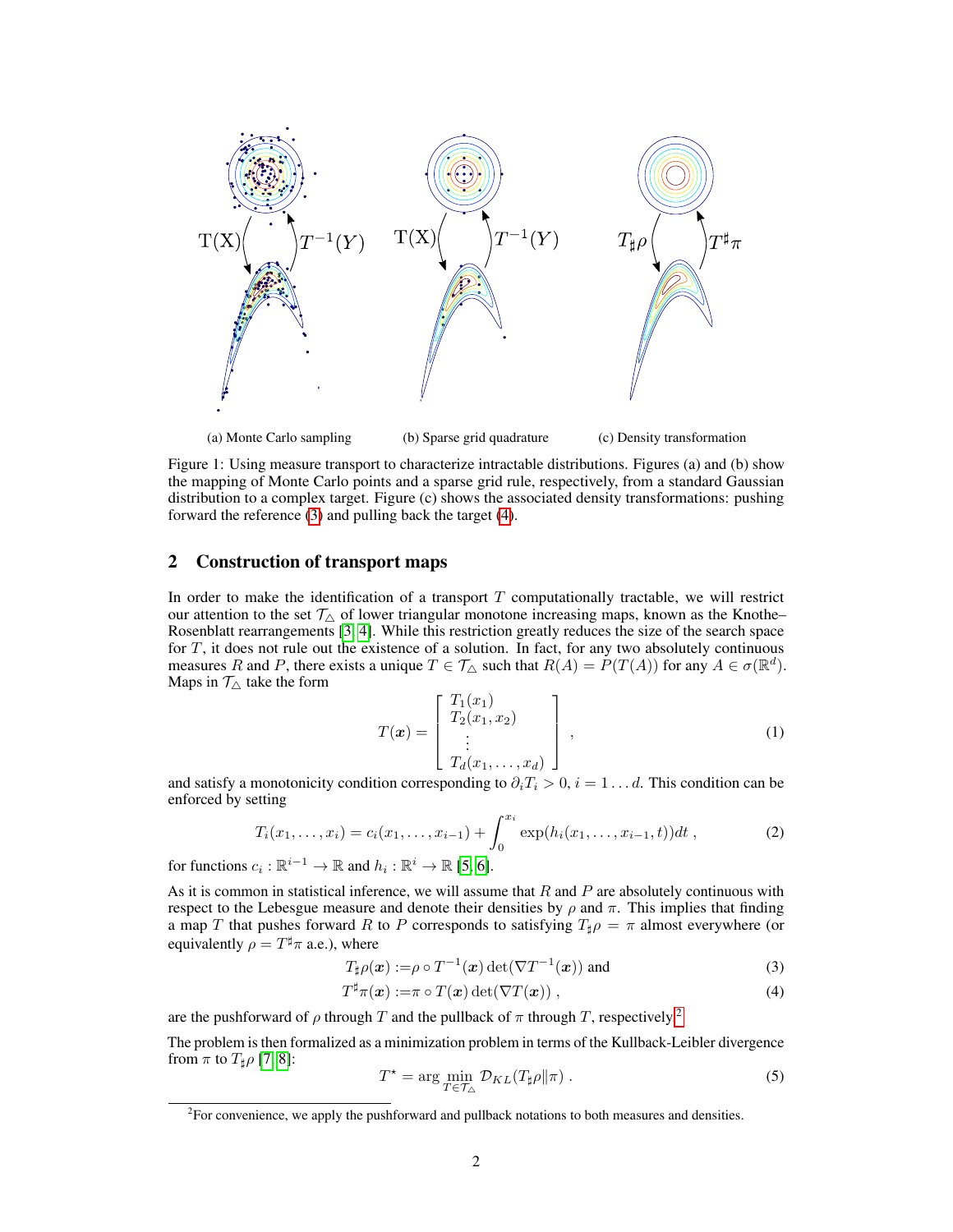In practice the map  $T$  needs to be parameterized. We will denote a finite-dimensional parameterization by  $T[\mathbf{a}]$  for some coefficients  $\mathbf{a} \in \mathbb{R}^n$ . In the same fashion we will denote the parameterizations of  $T_i$ ,  $c_i$ , and  $h_i$  by  $T_i[a_i]$ ,  $c_i[a_i^c]$ , and  $h_i[a_i^h]$ , respectively. This parameterization will define the *n*-dimensional subspace  $\mathcal{T}_{\triangle}^n \subset \mathcal{T}_{\triangle}$  and lead to the minimization problem:

<span id="page-2-2"></span><span id="page-2-0"></span>
$$
\mathbf{a}_n^* = \arg\min_{\mathbf{a}\in\mathbb{R}^n} \mathcal{D}_{KL}(T[\mathbf{a}]_\sharp \rho \| \pi) \,. \tag{6}
$$

Problem [\(6\)](#page-2-0) is a stochastic optimization problem. We solve it using a sample average approximation approach [\[9\]](#page-5-7). Note that  $\mathcal{D}_{KL}(T[\mathbf{a}]_{\sharp}\rho\|\pi) = \mathcal{D}_{KL}(\rho\|T[\mathbf{a}]^{\sharp}\pi)$ . Then the resulting expectation with respect to R can be approximated by a Monte Carlo estimator,<sup>[3](#page-2-1)</sup> leading to the deterministic problem

$$
\mathbf{a}_n^* = \arg\min_{\mathbf{a}\in\mathbb{R}^n} \underbrace{\frac{1}{q} \sum_{k=1}^q -\log T[\mathbf{a}]^{\sharp} \bar{\pi}(\mathbf{x}_k)}_{\mathcal{J}_n^q(T[\mathbf{a}])},\tag{7}
$$

for a sample  $(\mathbf{x}_i)_{i=1}^q$  with  $\mathbf{x}_i \stackrel{\text{iid}}{\sim} R$ . Above, we have also replaced the target density  $\pi$  with its (potentially) unnormalized counterpart  $\bar{\pi}$ , without affecting the minimizer. Problem [\(7\)](#page-2-2) can now be solved with any nonlinear optimization method of choice. The availability of information such as the gradient and, optionally, the Hessian of  $\bar{\pi}$  enables the use of high-order (e.g., Newton or quasi-Newton) optimization methods which guarantee fast convergence. Furthermore, the objective in [\(7\)](#page-2-2) allows for embarrassingly parallel implementations.

One very useful property of the method is that it allows for an estimation of the posterior approxima-tion error.<sup>[4](#page-2-3)</sup> In particular, as the approximation improves,  $\mathbb{V}_{\rho}[\log \frac{\rho}{T^{\sharp}\pi}] \to 0$  at the same asymptotic rate at which  $\mathcal{D}_{KL}(T_{\sharp}\rho\|\pi)\to \mathcal{D}_{KL}(T_{\sharp}^*\rho\|\pi)$ , where  $T^*\in\mathcal{T}_{\Delta}$  is the global minimizer of [\(5\)](#page-1-5). Hence, despite the objective of [\(7\)](#page-2-2) not being zero at optimality due to the unknown integration constant of  $\bar{\pi}$ , the *variance diagnostic*  $\mathbb{V}_\rho[\log \frac{\rho}{T^{\sharp}\bar{\pi}}]$  can be used to assess the quality of the approximation [\[7\]](#page-5-5).

#### 3 Adaptive construction of transport maps

Problem [\(5\)](#page-1-5) is defined over the infinite-dimensional space  $\mathcal{T}_\Delta$ . Finding a good parameterization for T corresponds to finding the finite-dimensional subspace  $\mathcal{T}_\Delta^n \subset \mathcal{T}_\Delta$  that leads to the smallest error (i.e., smallest KL divergence at optimality) for a given dimension  $n$ . The quality of this subspace is dictated by the sources of low-dimensional structure in the problem. Here we develop an adaptive strategy that leverages infinite-dimensional information to drive the enrichment of the map parameterization, focusing on the smoothness and marginal independence properties of  $\pi$ . Other sources of low dimensionality, such as conditional independence and low-rank structure, are analyzed in [\[10\]](#page-5-8).

We first note that if  $\pi$  encodes some degree of marginal independence between components of **X**, the parameterization of a map component  $T_i$  in [\(1\)](#page-1-6) will involve only a subset of its inputs. In particular, let  $X \sim P$  and  $(A, B)$  be a partition of  $\{1, \ldots, i\}$ . If  $X_i \perp \perp X_B$  for every  $i \in A$ , then  $T_i$  is a |A|-dimensional function of the variables  $x_A$ . This property suggests that one could start with a very sparse approximation of  $T$  (e.g., diagonal) and enrich it through the following adaptive procedure.

Let us consider problem [\(7\)](#page-2-2) of finding  $a_n^*$  such that  $T[a_n^*] \in \mathcal{T}_\triangle^n \subset \mathcal{T}_\triangle$  minimizes  $\mathcal{J}_n^q(T[a])$ . For simplicity, we consider only target distributions  $P$  with finite variance and therefore restrict our attention to square integrable maps, i.e.,  $\mathcal{T}_{\Delta} \subset \mathcal{H} := L^2_{\rho}$  and  $\mathcal{T}_{\Delta}^n \subset \mathcal{H}^n \subset \mathcal{H}$ , where  $\mathcal{H}^n$  is an *n*-dimensional subspace of the Hilbert space H. We know that, at optimality,  $\nabla_{\mathbf{a}} \mathcal{J}_n^q(T[\mathbf{a}_n^*]) = 0$ . However the gradient identifying the first variation<sup>[5](#page-2-4)</sup> of  $\mathcal{J}_n^q(T[\mathbf{a}_n^{\star}]),$ 

<span id="page-2-5"></span>
$$
\nabla \mathcal{J}_n^q(T[\mathbf{a}_n^\star]) = (\nabla_{\mathbf{x}} T)^{-1} \left( \nabla_{\mathbf{x}} \log \frac{\rho}{T^{\sharp} \bar{\pi}} \right) , \qquad (8)
$$

<span id="page-2-1"></span><sup>&</sup>lt;sup>3</sup>One could instead approximate this expectation with QMC, sparse grid quadrature, or any other scheme.

<span id="page-2-4"></span><span id="page-2-3"></span><sup>&</sup>lt;sup>4</sup>This is a non-trivial task in Bayesian inference, due to the unavailability of the integration constant of  $\pi$ .

<sup>&</sup>lt;sup>5</sup>Recall that in the Hilbert space H, the first variation given by  $\delta \mathcal{J}_n^q(T[\mathbf{a}_n^*])(R)$  =  $\lim_{\varepsilon \to 0} \frac{\mathcal{I}_n^q(T[\mathbf{a}_n^{\star}] + \varepsilon R) - \mathcal{I}_n^q(T[\mathbf{a}_n^{\star}])}{\mathcal{I}_n^q(T[\mathbf{a}_n^{\star}])}$  is identified by the vector  $\nabla \mathcal{J}_n^q(T[\mathbf{a}_n^{\star}]) \in \mathcal{H}$  such that  $\delta \mathcal{J}_n^q(T[\mathbf{a}_n^{\star}]) (R) =$  $\langle \nabla \mathcal{J}_n^q(T[\mathbf{a}_n^\star]), R \rangle$ . The Riesz representation theorem guarantees that this vector exists and is unique.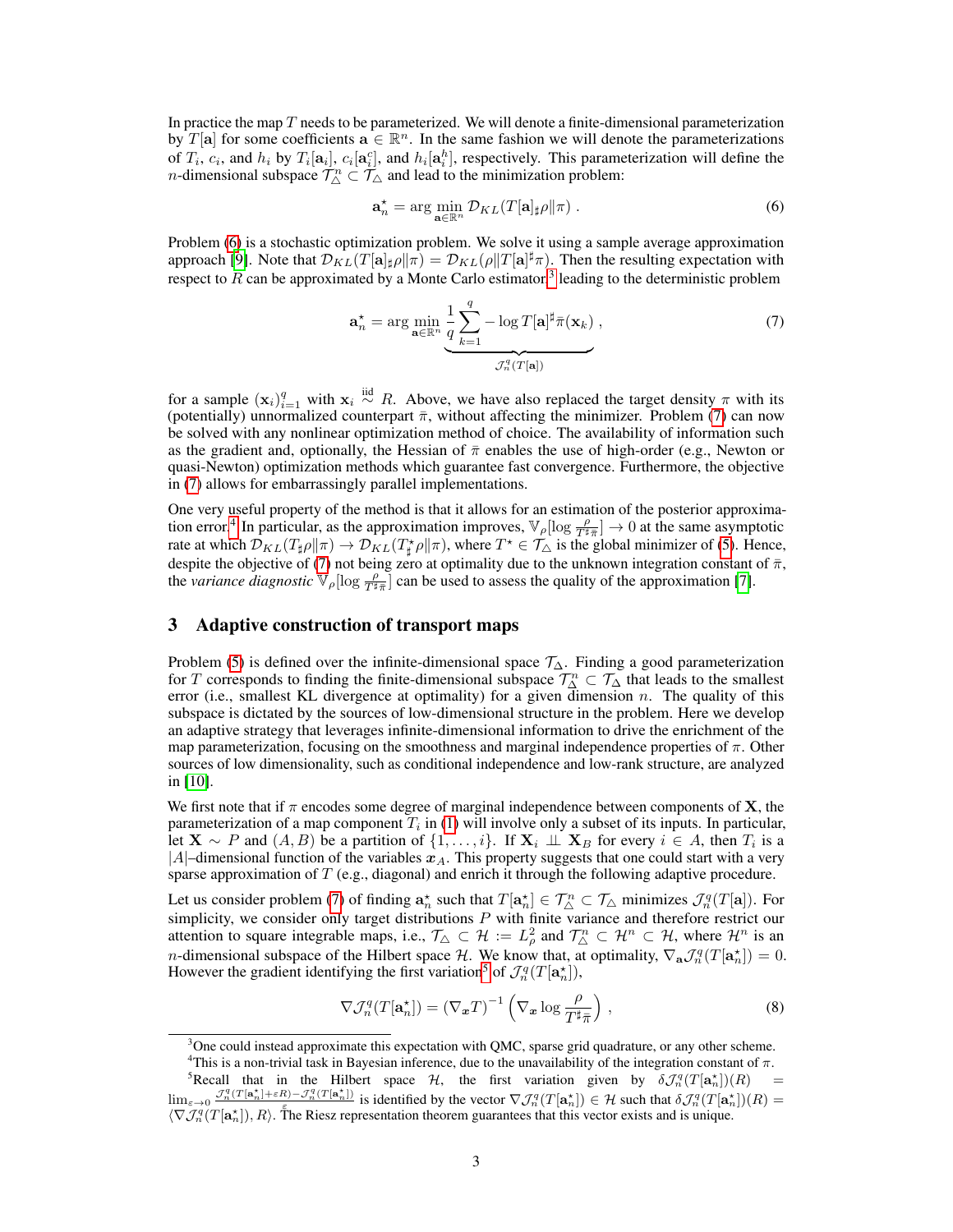<span id="page-3-1"></span>

Figure 2: Quality (left) and sparsity pattern (right) of the adaptively constructed transport map for the stochastic volatility problem, after 13 iterations.

is *itself* a map that will be different from zero, unless  $T[\mathbf{a}_n^{\star}]$  represents a global optimum in the infinite-dimensional space  $\mathcal{T}_{\Delta}$ . This gradient can be evaluated in closed form [\(8\)](#page-2-5), and identifies a direction in H such that there exists an  $\varepsilon$ -neighborhood where the objective can be improved, i.e.,  $\mathcal{J}_n^q(T[\mathbf{a}_n^{\star}] + \varepsilon \nabla \mathcal{J}_n^q(T[\mathbf{a}_n^{\star}]) \leq \mathcal{J}_n^q(T[\mathbf{a}_n^{\star}])$ . Since  $\nabla \mathcal{J}_n^q(T[\mathbf{a}_n^{\star}]) \in \mathcal{H}$  is a map, we can approximate it by

$$
\mathbf{a}_m^* = \arg\min_{\mathbf{a}\in\mathbb{R}^m} \|\nabla \mathcal{J}_n^q(T[\mathbf{a}_n^*]) - U[\mathbf{a}]\|_{L^2_{\rho}}^2 \tag{9}
$$

<span id="page-3-0"></span>where  $U[a] \in \mathcal{H}^m$  and  $\mathcal{H}^n \subset \mathcal{H}^m$ . Analyzing the magnitude of the coefficients a, we can develop a heuristic to choose the new parameterization coefficients to be used in the new approximation space  $\mathcal{T}_{\Delta}^l$ , with  $n \leq l \leq m$ . Note that if we approximate the  $L^2_\rho$  norm in [\(9\)](#page-3-0) using the same quadrature rule used to evaluate [\(6\)](#page-2-0), no additional evaluation of  $\pi$  is required for the computation of the gradient [\(8\)](#page-2-5).

This adaptive procedure is terminated when the variance diagnostic  $\mathbb{V}_{\rho}[\log \rho / T[\mathbf{a}_l^{\star}]^{\sharp_{\overline{n}}}]$  reaches a user-defined tolerance. If the approximation is not satisfactory, exact samples from the target distribution can be drawn by applying importance sampling or MCMC [\[11\]](#page-5-9) to the more amenable "Gaussianized" density  $T[\mathbf{a}_n^{\star}]^{\sharp} \overline{\pi} \approx \rho$  [\[12,](#page-5-10) [13\]](#page-5-11).

#### <span id="page-3-2"></span>4 Numerical example

We are currently applying the adaptive map construction to a range of inference problems; here we show a simple example. Consider inference of the time-dependent volatility of an asset, given observations of its return at certain times. We use [\[14\]](#page-5-12) an auto-regressive AR(1) process to model the log-volatility  $X_t$  of the asset at time t:

$$
X_{t+1} = \mu + \phi(X_t - \mu) + \eta_t, \quad \eta_t \sim \mathcal{N}(0, 1), \quad X_1 \sim \mathcal{N}\left(0, 1/\left(1 - \phi^2\right)\right), \tag{10}
$$

where the hyperparameters  $\mu$  and  $\phi$  are endowed with priors  $\mu \sim \mathcal{N}(0, \sigma_{\mu}^2)$  and  $\frac{\phi+1}{2} \sim \text{Beta}(10, 1)$ . The observed return  $Y_t$  follows the price evolution model suggested by Black and Scholes [\[15\]](#page-5-13):

$$
Y_t = \varepsilon_t \exp(X_t/2) \,, \quad \varepsilon_t \sim \mathcal{N}(0,1) \,. \tag{11}
$$

We characterize the full Bayesian posterior  $\pi \sim \mu, \phi, \mathbf{X}_{1:N} | \mathbf{Y}_{1:N}$  of the parameters and states up to time  $N = 30$ . To illustrate the capability of the method, Figure [2a](#page-3-1) shows slices (i.e., two-dimensional conditionals) of the pullback density  $T[\mathbf{a}^{\star}]^{\sharp}\pi$  at the 13th step of the adaptation scheme. Since  $T[\mathbf{a}^{\star}]^{\sharp}\pi \approx \rho$ , these slices should resemble those of the standard Gaussian density if the map is accurate. Figure [2b](#page-3-1) shows the magnitudes of elements of  $\nabla_{x}T[\mathbf{a}^{\star}]$  at the same step, suggesting the sparsity pattern of  $T[\mathbf{a}^{\star}]$ . The number of coefficients identified by the adaptive scheme at step 13 is  $\approx 700$ . The variance diagnostic  $\mathbb{V}_{\rho} [\log \rho/T[a^*]^{\sharp} \bar{\pi}]$  is steadily decreased via the adaptive procedure, improving by one order of magnitude overall and suggesting a good overall agreement between  $T[\mathbf{a}^{\star}]^{\sharp}\pi$  and  $\rho$ . Additional results are shown in Appendix [A.](#page-4-1)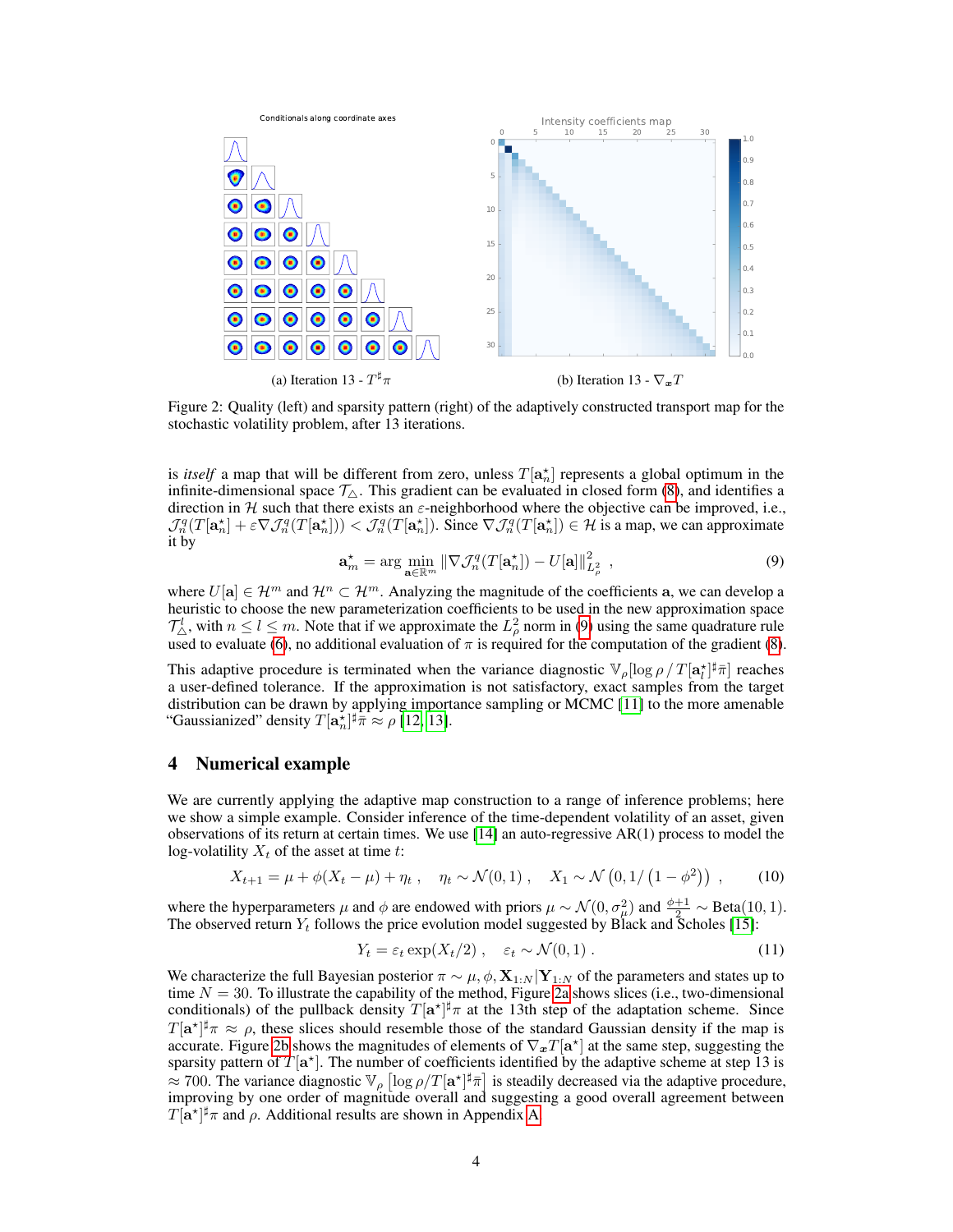#### Acknowledgments

This work was supported by the US Department of Energy, Office of Advanced Scientific Computing (ASCR), under grant numbers DE-SC0010518 and DE-SC0009297.

#### <span id="page-4-1"></span>A Additional numerical results for the example in Section [4](#page-3-2)



Figure 3: Quality (left) and sparsity pattern (right) of the initial transport map used to start the adaptive procedure for the stochastic volatility problem. The initial map is chosen to be diagonal.



Figure 4: Decay of the variance diagnostic  $\mathbb{V}_{\rho} \left[ \log \frac{\rho}{T[\mathbf{a}_n^*]^{\dagger} \bar{\pi}} \right]$  as coefficients are adaptively added and/or removed from the approximation  $T[\mathbf{a}]$ . The removal of coefficients is driven by an estimate of their sensitivities to the sample used for the Monte Carlo approximation in [\(7\)](#page-2-2). For comparison, the variance diagnostic associated with the *Laplace approximation* of the posterior is approximately 10.

## References

<span id="page-4-0"></span>[1] G. Monge. "Mémoire sur la théorie des déblais et des remblais". In: *Histoire de l'Académie Royale des Sciences de Paris, avec les Mémoires de Mathématique et de Physique pour la même année*. 1781, pp. 666–704.